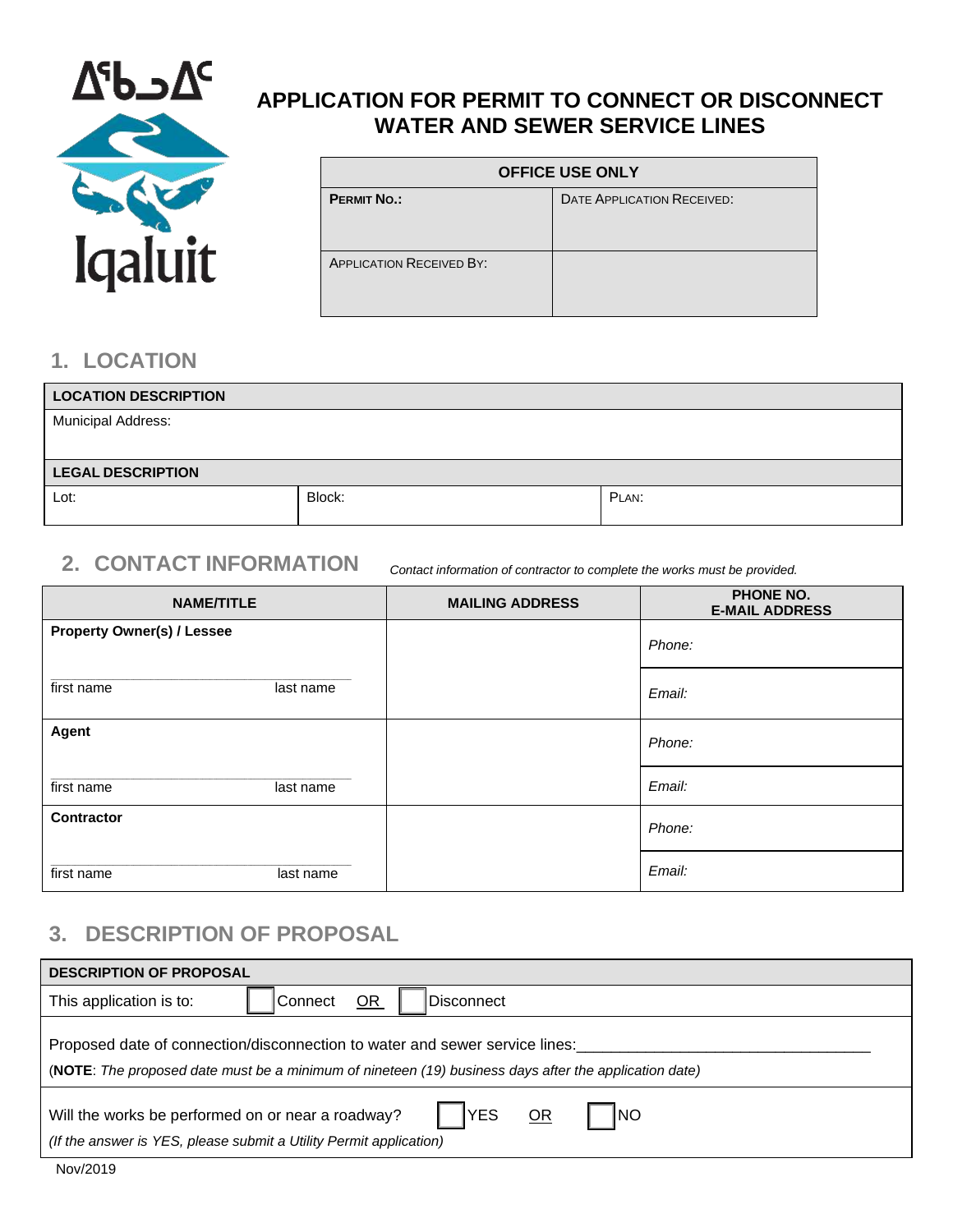| <b>YES</b><br><b>NO</b><br>Will the works require road closure(s)?<br>0R                                                                                                                                             |  |
|----------------------------------------------------------------------------------------------------------------------------------------------------------------------------------------------------------------------|--|
| (If the answer is YES, please submit a Road Closure Permit application)                                                                                                                                              |  |
| Have you applied for a Building Permit from the Government of Nunavut for these works?<br><b>YES</b><br><b>NO</b><br><b>OR</b><br>(If the answer is NO, please apply for a Building Permit through the GN)           |  |
| SUBMISSION REQUIREMENTS Engineering drawings must be stamped by a professional engineer licensed in Nunavut.<br>IS YOUR APPLICATION COMPLETE? Make sure you've included the required plans and studies listed below. |  |
| Electronic submission of plans and studies is preferred.                                                                                                                                                             |  |
| <b>APPLICATION FEE</b>                                                                                                                                                                                               |  |
| <b>Application Fee</b>                                                                                                                                                                                               |  |
| <b>REQUIRED PLANS AND STUDIES</b>                                                                                                                                                                                    |  |
| Site Plan<br>Site Servicing Plan<br><b>Civil Details</b>                                                                                                                                                             |  |
| If further plans are required, these will be identified by the Department of Public Works and Engineering                                                                                                            |  |
| <b>OTHER</b>                                                                                                                                                                                                         |  |
| Schedule (must provide enough detail for the City to understand which activities are taking place and when, and must include<br>approximate dates for the following tasks at minimum)                                |  |
| Permit approval (19 days after submitting application)                                                                                                                                                               |  |
| Mobilization                                                                                                                                                                                                         |  |
| Start of works                                                                                                                                                                                                       |  |
| Water isolation (if required)                                                                                                                                                                                        |  |
| Installations                                                                                                                                                                                                        |  |
| City inspection of installations                                                                                                                                                                                     |  |
| <b>Backfill</b>                                                                                                                                                                                                      |  |
| Demobilization                                                                                                                                                                                                       |  |
| Road reinstatement                                                                                                                                                                                                   |  |
| <b>Inspection and Test Plan</b>                                                                                                                                                                                      |  |
| Description of all relevant quality assurance and quality control activities that will be completed as part of the works.                                                                                            |  |
| Site Observation Report (must be completed by Engineer of Record)                                                                                                                                                    |  |
| Confirmation of inspection by Engineer of Record<br>Certification that the works were completed according to the Engineering Drawings and Municipal Design Guidelines by<br><b>Engineer of Record</b>                |  |